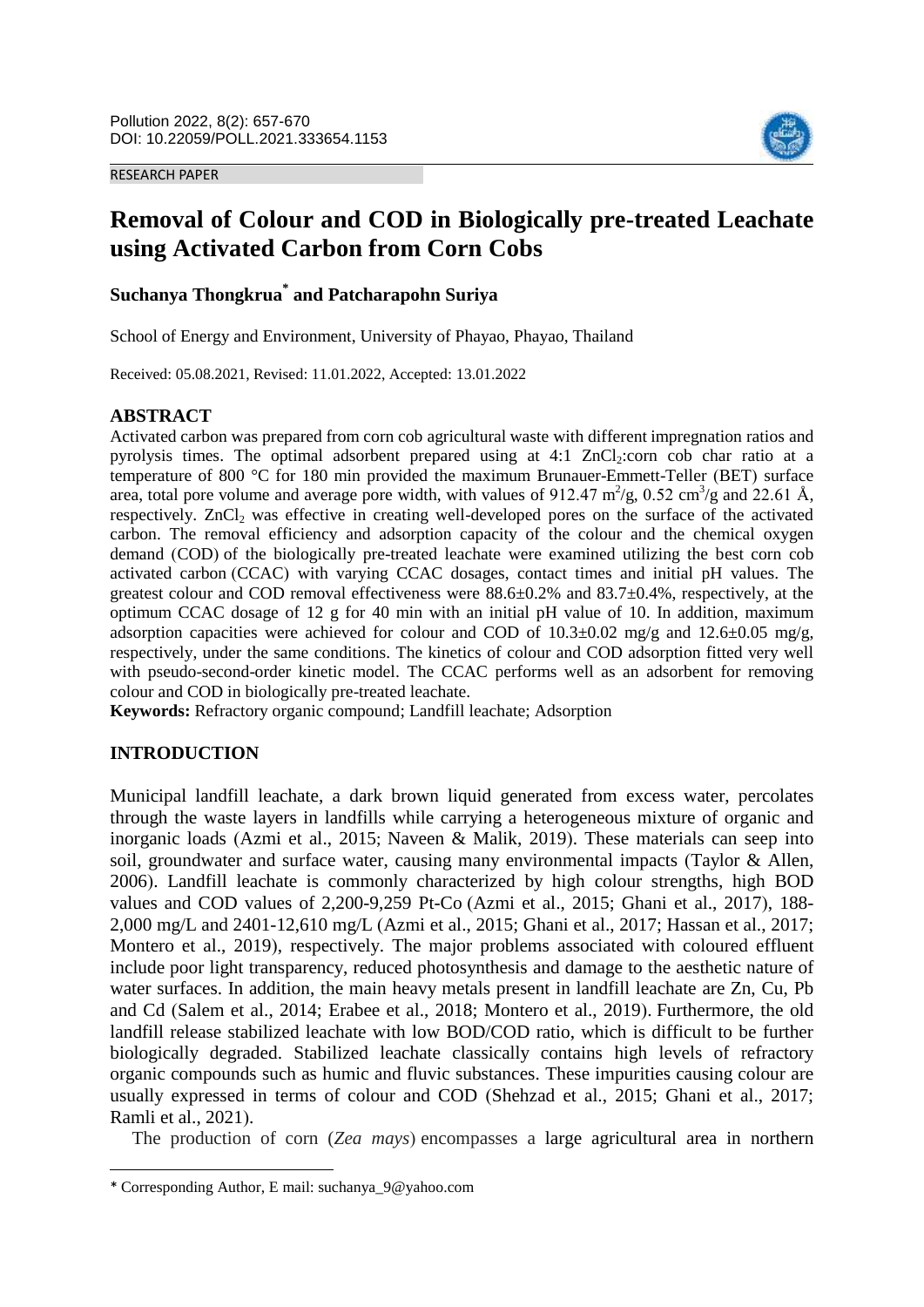Thailand. Corn waste, including stems, leaves and corn cobs, has not been optimally utilized causing air pollution every year. High carbon, celluloses and hemicelluloses contents are present in corn cobs at 42.10% 40.0% and 41.4%, respectively, giving the cobs a strong and ridged structure. Their advantages consist of their reasonable hardness, low ash content, and low cost (Biswas et al., 2017). Therefore, to increase the economic value of corn cobs, corn cobs, as a biomass and agricultural waste product, can be applied as an attractive raw activated carbon material through an activation process. Chemical activation is always preferred over physical activation due to the low temperatures and shorter times required to obtain the activated carbon as well as the energy savings. The adsorbent properties of activated carbon are essentially attributed to its large surface area, highly porous structure and favourable pore size (Song et al., 2013; Kaźmierczak et al., 2013; Milenković et al., 2013; Louis, 2015; Buah et al., 2016). The popular activators used to prepare activated carbon from corn cobs are  $ZnCl_2$  (Duan et al., 2019; Yaseen et al., 2021),  $H_3PO_4$  (Sych et al., 2012; El-Sayed et al, 2014; Louis, 2015; Armonio et al., 2019) and KOH (Bagheri & Abedi, 2011; Song et al., 2013; Kaźmierczak et al., 2013). A  $ZnCl<sub>2</sub>$  solution was previously used as an activating reagent, and Duan et al. (Duan et al., 2019) studied the preparation of activated carbon from corn cobs using  $ZnCl<sub>2</sub>$ . The BET surface area of the adsorbent was between 556-1,270 m<sup>2</sup>/g, and the highest total pore volume was 0.67 cm<sup>3</sup>/g.

Corncob-derived activated carbon has been used as a physicochemical treatment to remove biologically resistant organic and inorganic compounds in wastewater since several of these compounds are not eliminated by conventional biological treatment processes. Previous research has demonstrated that activated carbon obtained from corn cobs has a high heavy metal removal efficiency (Buah et al., 2016; Christica et al., 2018; Wang et al., 2018; Duan et al., 2019) and a high removal efficiency of dyes in wastewater (Louis, 2015). In addition, activated carbon derived from other precursors can effectively adsorb various pollutants in landfill leachate (Azmi et al., 2015; Shehzad et al., 2015; Ghani et al., 2017; Erabee et al., 2018). Banana (Ghani et al., 2017) and sugarcane bagasse (Azmi et al., 2015) have been used to prepare activated carbon for landfill leachate treatments with high colour removal percentages of 91.2% and 87.3%, respectively, and COD values of 83.0% and 77.8%, respectively. In the present work, the adsorption efficiencies and capacities of the colour and COD in biologically pre-treated leachate by CCAC were investigated.

#### **MATERIALS AND METHODS**

The corn cob samples used in this experiment as the precursors for CCAC preparation were collected locally from Phayao province, Thailand. The corn cobs were cut into small sizes and sieved to a particle size of 4 mm. Then, the samples were washed several times with distilled water and dried to constant weight in a hot air oven at 105 °C for 4 h. Corn cob chars derived from the carbonization process were obtained in a furnace under a pyrolysis temperature of 600 °C for 2 h. Then, they were soaked in 0.5 M ZnCl<sub>2</sub> solution as the activating agent with  $ZnCl<sub>2</sub>:char$  waste ratio of 1:1, 2:1 and 4:1. After soaking, the samples were activated in a furnace under heated temperatures of 800 °C for 60 and 180 min. The produced CCAC was washed with distilled water until the pH of the filtrate reached 6.5-7.5. The final products were dried in a hot air oven at 105 °C for 2 h, then sieved to a particle size of 1 mm and stored in a desiccator.

CCAC samples prepared under all considered conditions were taken for morphology analyses of the surface area and porosity, including the BET surface area, cumulative pore volume and average pore size. The surface area and porosity analyses were performed with a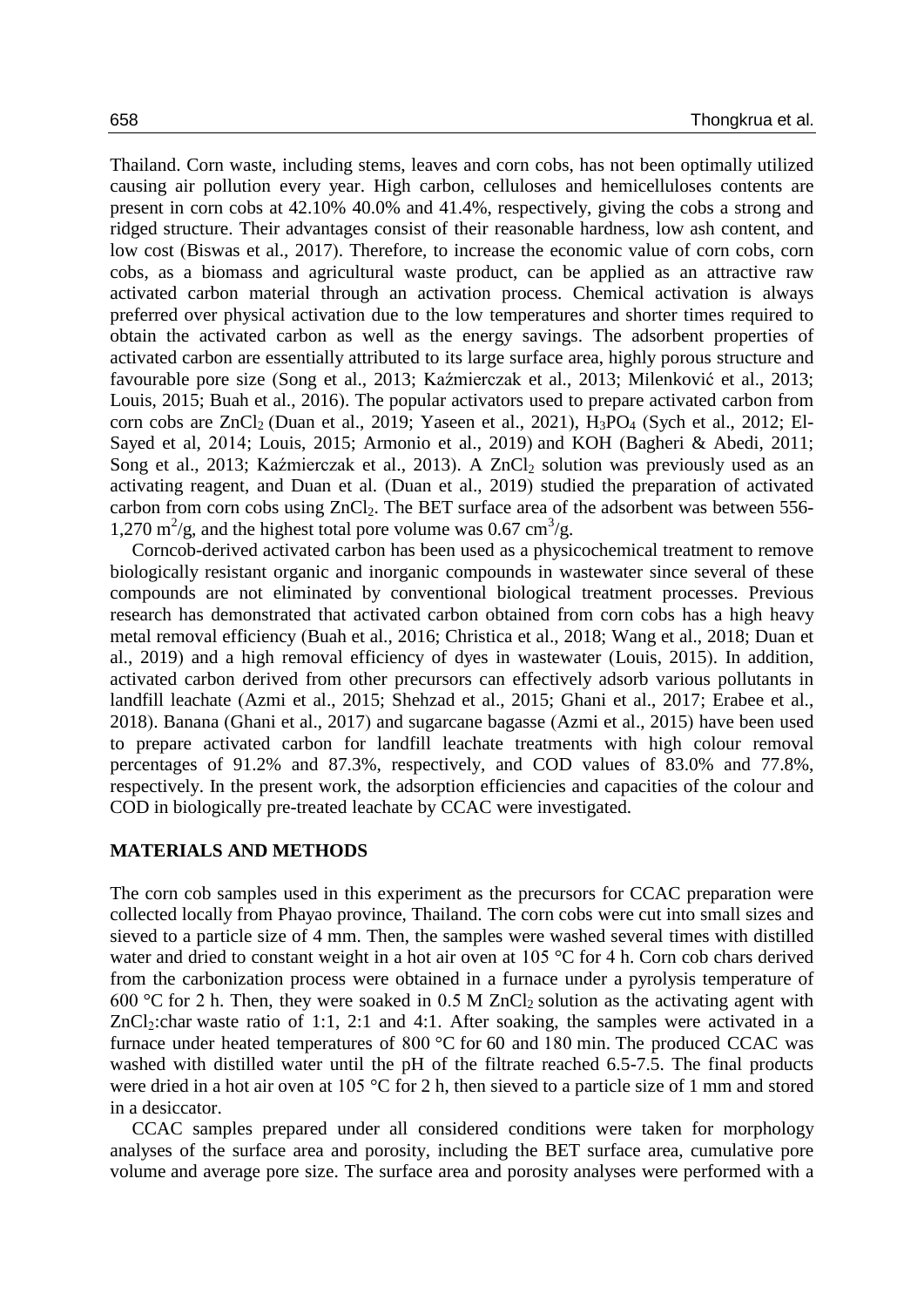Micromeritics Model ASAP 2020 under  $N_2$  adsorption analysis. The porosity of the CCAC was also detected by Scanning electron microscopy (SEM) performed with a JEOL JSM-5910LV. In addition, identification of the functional groups on the CCAC surface before and after adsorption was carried out by Fourier transform infrared spectroscopy (FTIR) using a Thermo Scientific spectrometer (model: Nicolet iS5). Discs were prepared by mixing 0.1 g of CCAC with 100 mg of KBr (Merck, for spectroscopy) in an agate mortar and then pressing the sample pellets under a pressure of 7 tons/cm<sup>2</sup> for 30 min. The FTIR spectra were recorded between  $4,000$  and  $400 \text{ cm}^{-1}$  (Azmi et al., 2015; Ghani et al., 2017). Furthermore, measurements of the  $pH_{pzc}$  values on the surface of the CCAC were conducted using 100 ml deionized water in Erlenmeyer flasks with 0.1 mg of CCAC. The pH values of various flasks were set between 1 and 11 by adding 0.1 N HCl or 0.1 N NaOH. Then, the samples were shaken at 120 ppm for 24 h, after which the final pH values of the solutions were measured. The pH<sub>pzc</sub> is the point at which the pH<sub>final</sub> vs pH<sub>initial</sub> curve intersects the pH<sub>initial</sub> - pH<sub>final</sub> line (El-Sayed et al., 2014).

The optimal CCAC obtained by chemical activation was used to study the pollutant removal and adsorption capacity of colour and COD in biologically pre-treated leachate. The wastewater samples were collected from a sanitary landfill in Phayao province, Thailand. Before treatment, the samples were filtered with a  $0.45 \mu$  glass fibre filter (GF/C Whatman) to remove suspended solids. All experiments were conducted at the laboratory scale under a batch process and were duplicated. The effects of the CCAC dosages (2, 4, 6, 8, 10 and 12 g), contact times  $(5, 10, 20, 40, 40, 80, 60, 60)$  initial pH values of the wastewater  $(2, 4, 6, 8, 60, 10)$ on the removal efficiency and adsorption capacity of pollutants were investigated. Leachate samples of 250 ml were used in the experiments and the pH of the leachate was adjusted with NaOH and H<sub>2</sub>SO<sub>4</sub>. The temperature of wastewater was kept at 30 °C with shaking at 120 rpm. The characteristics of the leachate wastewater and treated wastewater were analysed following standard methods for the examination of water and wastewater (APHA, AWWA & WEF, 2017). An atomic adsorption spectrophotometer (Shimadzu, AA-6880) was used to measure heavy metals. The colour concentration was analysed by a UV-visible spectrophotometer (Thermo Scientific, Genesys 10S). The removal efficiency and adsorption capacity of the pollutants were deduced using Equation (1) and (2), respectively:

*Removal efficiency* 
$$
(\%) = \frac{C_0 - C_t}{C_0} \times 100
$$
 (1)

$$
q_e = \frac{C_0 \cdot C_t}{M} \times V \tag{2}
$$

where  $q_e$  (mg/g) is the adsorption capacity at equilibrium.  $C_0$  (mg/L) is the initial concentration of pollutants,  $C_t$  (mg/L) is the final concentration of pollutants at any time t (min) and V (L) and M (g)represent the volume of treated solution and the dry mass of utilized CCAC, respectively. (Azmi et al., 2015; Ghosh et al., 2020). The adsorption kinetics of colour and COD onto CCAC were studied using three models including pseudo-first-order kinetic model, pseudo-second-order kinetic model and intraparticle diffusion model which can be expressed in linear form as Equation (3), (4) and (5), respectively:

$$
log(q_e - q_t) = logq_{ecal} - \frac{k_l}{2.303}t
$$
\n
$$
(3)
$$

$$
\frac{t}{q_t} = \frac{1}{k^2 q e c a l^2} + \frac{1}{q_e} t \tag{4}
$$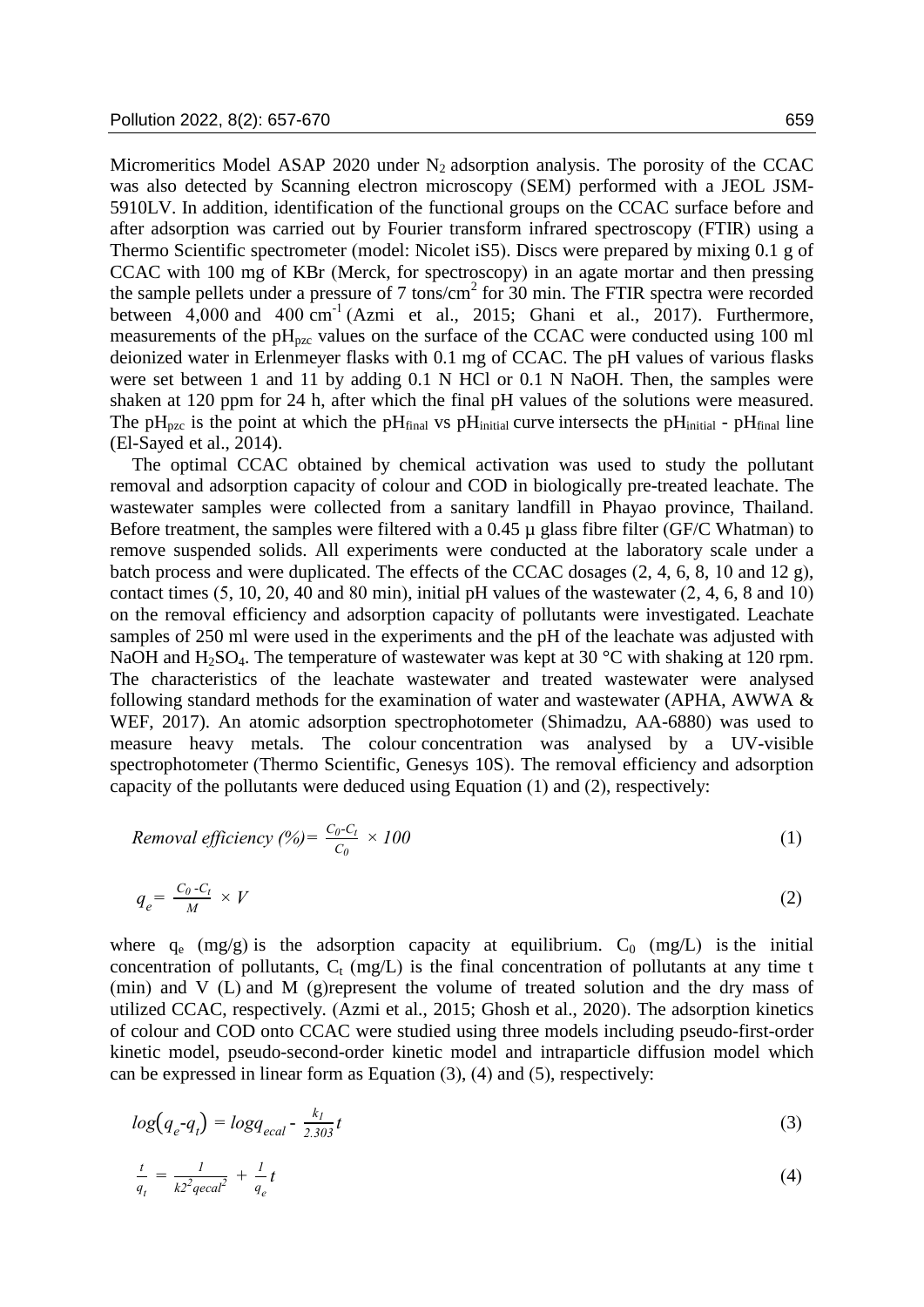$$
q_t = k_i t^{1/2} + C \tag{5}
$$

Where  $q_t (mg/g)$  is the adsorption capacity at any time t (min),  $k_1 (min^{-1})$ ,  $k_2 (g/mg.min)$  and  $k_i$  $(mg/g.min<sup>1/2</sup>)$  are the rate constant for pseudo-first-order kinetic model, pseudo-second-order kinetic model and intraparticle diffusion model, respectively and C (mg/g) is the intercept and it gives an idea of the thickness of the boundary layer (Nethaji et al., 2013; Yaseen et al., 2021).

#### **RESULTS AND DISCUSSION**

Table 1 shows the characteristics of the municipal landfill leachate and biologically pretreated leachate obtained from a landfill located in Phayao province, Thailand. The leachate had a high colour and COD concentration. COD concentrations below 4,000 mg/L, colour concentrations ranges of 1,500-7,000 Pt-Co and low BOD:COD ratios  $(\leq 0.1)$  characterize stabilized leachate (Azmi et al., 2015; Shehzad et al., 2015; Ghani et al., 2017). According to Shehzad et al. (Shehzad et al., 2015), most organic compounds present in stabilized municipal landfill leachate containing refractory compounds, such as humic acid and fulvic acid, are not biodegradable. Furthermore, heavy metals as Zn, Cu, Pb, and Cd can also be found in the leachate according to previous studies (Salem et al., 2014; Erabee et al., 2018; Montero et al., 2019). In addition, the remaining high colour and COD concentrations in biologically pretreated leachate demonstrate that the conventional biological treatment technology is ineffective in removing these refractory substances. Therefore, physicochemical processes such as activated carbon adsorption are alternatives for treatment of biologically pre-treated leachate.

| <b>Parameters</b>         | <b>Landfill leachate</b> | <b>Biologically pre-treated leachate</b> |  |  |
|---------------------------|--------------------------|------------------------------------------|--|--|
| Temperature $(^{\circ}C)$ | $32 - 34$                | 29-31                                    |  |  |
| pH                        | $7.5 - 8.5$              | $7.4 - 7.6$                              |  |  |
| Conductivity $(\mu s/cm)$ | 560-623                  | 125-153                                  |  |  |
| Suspended Solids (mg/L)   | 204-424                  | 146-178                                  |  |  |
| Colour (Pt-Co)            | 1,764-2,845              | 382-694                                  |  |  |
| $BOD$ (mg/L)              | 90-180                   | 105-140                                  |  |  |
| $COD$ (mg/L)              | 906-1,986                | 373-872                                  |  |  |
| $TKN$ (mg/L)              | $0.09 - 0.20$            | $0.01 - 0.03$                            |  |  |
| $Zn$ (mg/L)               | $0.069 - 0.092$          | 0.039-0.077                              |  |  |
| $Cu$ (mg/L)               | 0.942-1.641              | $0.646 - 1.052$                          |  |  |
| $Pb$ (mg/L)               | 0.084-0.101              | 0.072-0.093                              |  |  |
| $Cd$ (mg/L)               | $0.001 - 0.005$          | $0.001 - 0.003$                          |  |  |

**Table 1.** Characteristics of leachate and biologically pre-treated leachate in Phayao province

Table 2 shows the surface characteristics of the CCAC obtained under different preparation conditions. The BET surface area and pore volume increases with increasing impregnation ratio, heating temperatures and time, according to Sych et al. (Sych et al.,1012) and Song et al. (Song et al., 2013). The optimized production condition of CCAC is 4:1  $ZnCl<sub>2</sub>:corr$  cob biochar at a pyrolysis temperature of 800 °C for 180 min under condition set 6, providing a BET surface area, total pore volume and average pore width of 912.47  $\text{m}^2/\text{g}$ , 0.52  $\text{cm}^3/\text{g}$  and 22.61 Å , respectively. The properties of the adsorbent in the present study were obtained following the study of Duan et al. (Duan et al., 2019). The BET surface area of the CCAC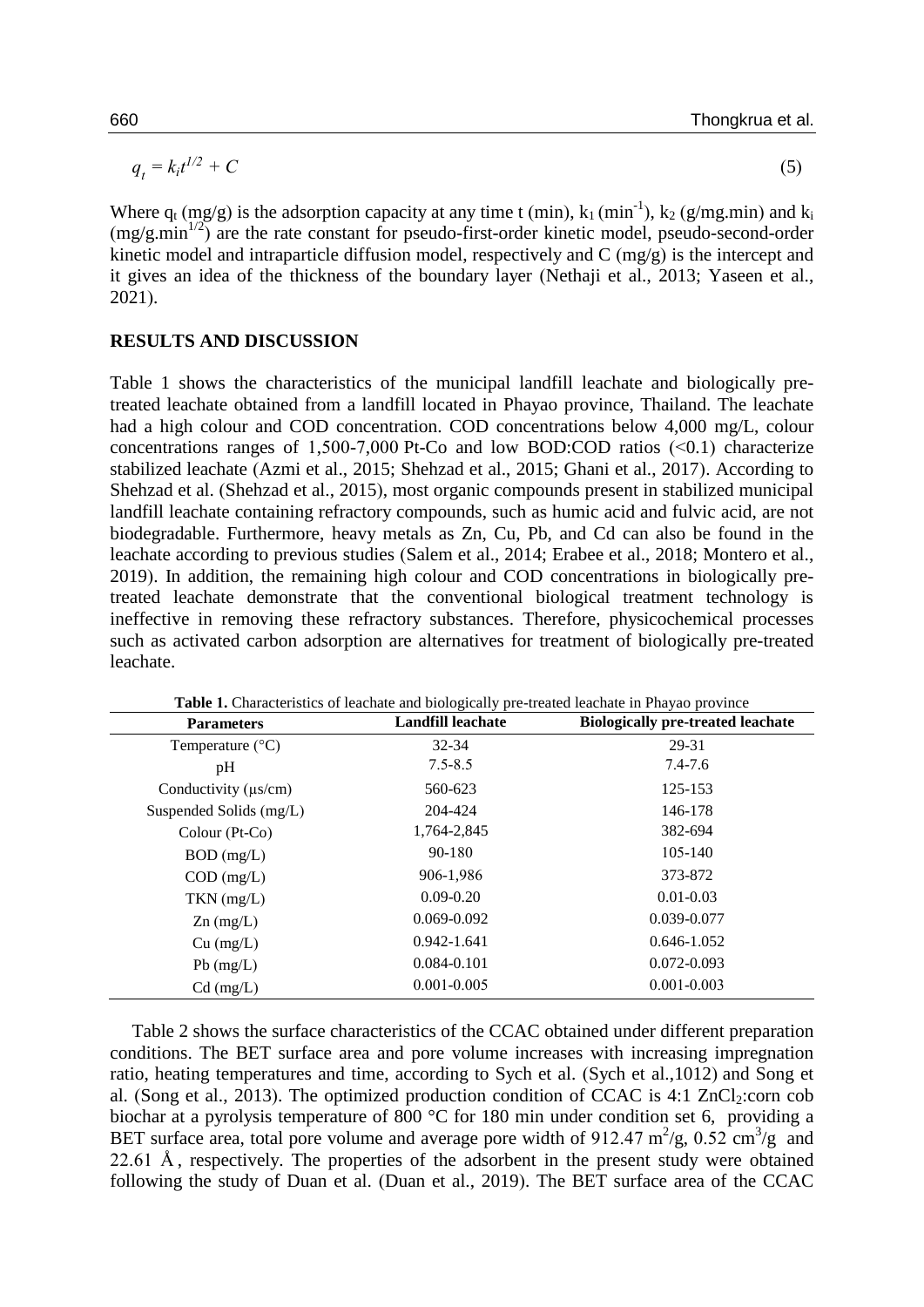obtained in this research was higher than that reported in a previous study; Yaseen et al. (Yaseen et al., 2021) obtained a BET surface area of 257  $m^2/g$  from an impregnation ratio of 1:1 ZnCl<sub>2</sub>:char at 550 °C for 2 h. Furthermore, a ZnCl<sub>2</sub> solution is a better activator than HCl in terms of obtaining hinger BET surface areas (Wang et al., 2018), which ranges from 500- 2,000 m<sup>2</sup>/g for commercially available activated carbon (Kumar & Jena, 2015). The different results resulted from the variable conditions in the preparation of the activated carbon, such as the types and ratio of the activator, heating temperature and duration.

| <b>Table 2.</b> Surface characteristics of different CCAC samples |                                                 |                                    |               |                                         |                                                    |                                    |
|-------------------------------------------------------------------|-------------------------------------------------|------------------------------------|---------------|-----------------------------------------|----------------------------------------------------|------------------------------------|
| <b>Conditions</b>                                                 | ZnCl <sub>2</sub> :corr<br>cob biochar<br>(w/w) | <b>Temperature</b><br>$(^\circ C)$ | Time<br>(min) | <b>BET</b> surface<br>area<br>$(m^2/g)$ | <b>Total pore</b><br>volume<br>(cm <sup>3</sup> g) | Average<br>pore<br>diameter<br>(Å) |
|                                                                   | 1:1                                             | 800                                | 60            | 503.69                                  | 0.28                                               | 21.77                              |
| 2                                                                 | 1:1                                             | 800                                | 180           | 649.36                                  | 0.38                                               | 23.20                              |
| 3                                                                 | 2:1                                             | 800                                | 60            | 549.41                                  | 0.32                                               | 23.20                              |
| 4                                                                 | 2:1                                             | 800                                | 180           | 699.53                                  | 0.40                                               | 22.69                              |
| 5                                                                 | 4:1                                             | 800                                | 60            | 606.24                                  | 0.35                                               | 22.99                              |
| 6                                                                 | 4:1                                             | 800                                | 180           | 912.47                                  | 0.52                                               | 22.61                              |

The nitrogen adsorption-desorption isotherm of CCAC under optimal conditions is shown in Fig. 1. It can be classified as mixed type based on the International Union of Pure and Applied Chemistry (IUPAC) classification (Sing et al., 1985). The isotherm initially rapidly increases at low relative pressures, characterizing type I and corresponding to adsorption in the micropores. It is of type IV at intermediate and high relative pressures, when it is characterized by simultaneous pressure of mesopores according to the studies of Synch et al. (Sych et al., 2012) and Sun and Webley (Sun & Webley, 2010). The pore size distribution of the CCAC displayed in Fig. 2 indicates that the pore size is concentrated at 18.6 Å (1.86 nm) in the micropore structure (IUPAC, 1972).



**Fig. 1.** Nitrogen adsorption-desorption isotherms of the optimal CCAC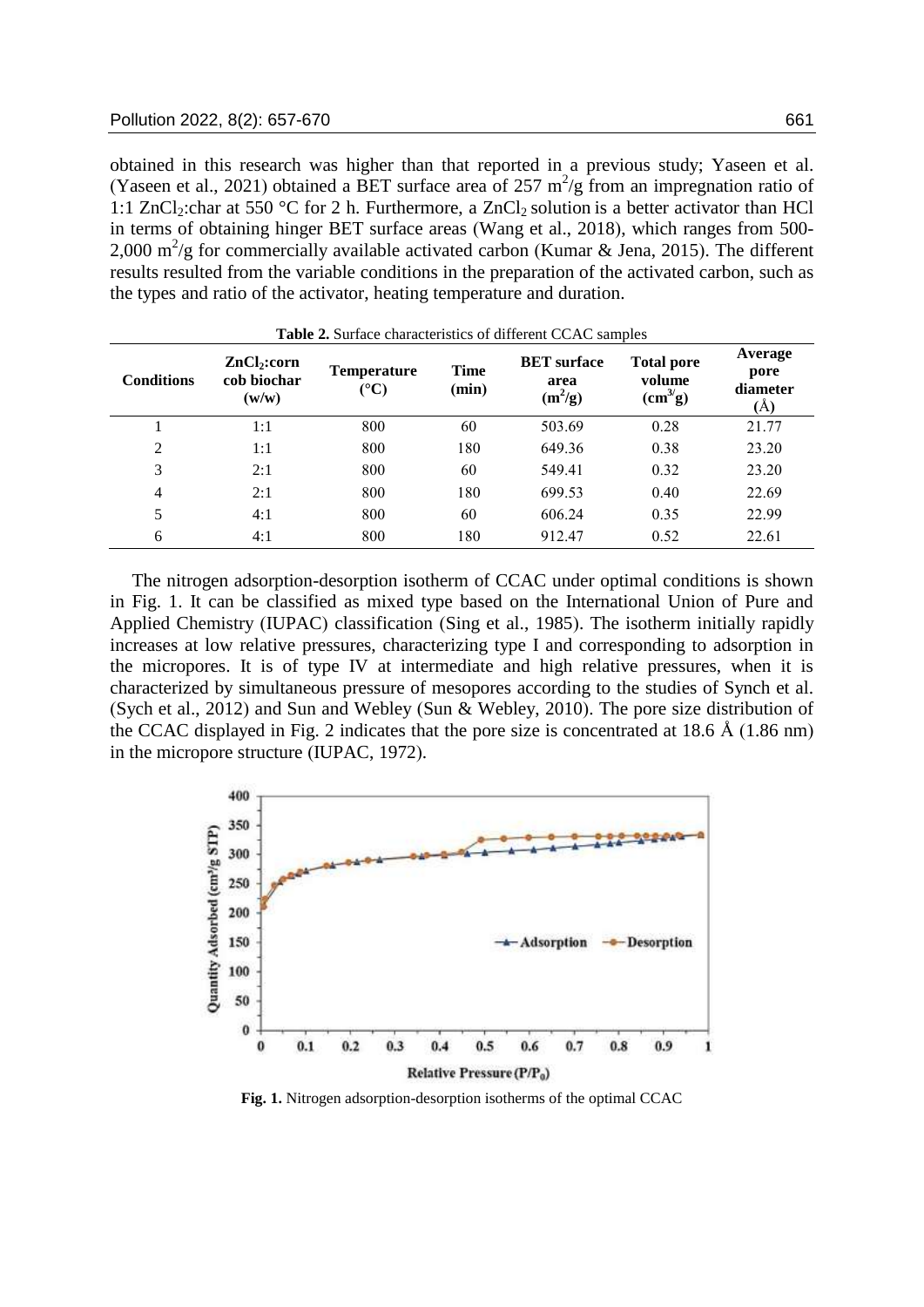

**Fig. 2.** Pore size distribution of the optimal CCAC

The surface morphologies of CCAC prepared under optimum conditions were observed using a scanning electron microscope. SEM images at scales of 100 µm and 50 µm are presented in Fig. 3 (a) and (b), respectively.  $ZnCl<sub>2</sub>$  is effective in creating well-developed surface pores on activated carbon. The honeycomb-shaped holes are arranged well and regularly, leading to a large surface area and porous structure (Njoku & Hameed, 2011).



**Fig. 3.** SEM images of the optimal CCAC: (a) scale: 100 µm, (b) scale: 50 µm

The FTIR spectra of the optimally prepared CCAC obtained before and after the adsorption treatment are shown in Fig. 4. Fig. 4 (a) illustrates that the functional groups present on the CCAC before adsorption in the observed bands ranging from 3200-3650 cm-1 were associated with the stretching vibrations of hydroxyl groups (OH) of alcohol and phenol (Sych et al., 2012; Louis, 2015; Wang et al., 2018; Yaseen et al., 2021). The peak centred at 2299-2395 cm<sup>-1</sup> was assigned to the stretching vibrations of amino groups (Ching et al., 2011). A band appeared at approximately  $1,690-1,710$  cm<sup>-1</sup> and was attributed to the stretching vibration of COO in the carboxyl group (Yaseen et al., 2021; Sych et al., 2012). Carbonyl groups (C=O) were also detected at wavenumber 1610 (Sun & Webley, 2010). However, the peaks were located at 1570 cm<sup>-1</sup> and 1500 cm<sup>-1</sup>, and these peaks were attributed to the masses of C=C carbons in alkenes and aromatics, respectively (Song et al., 2013; Louis, 2015; Yaseen et al., 2021). The three next peaks, which occured at 1112, 1065 and 1010 cm<sup>-1</sup>, illustrated the presence of C-O groups (Song et al., 2013; Yaseen et al., 2021). These results indicated that the CCAC included carbon-oxygen surface groups, which influence adsorption processes. After adsorption, as shown in Fig. 4 (b), many peaks were found to have shifted in position, such as that of the OH groups (from  $3650 \text{ cm}^{-1}$  to  $3640 \text{ cm}^{-1}$ ). These functional group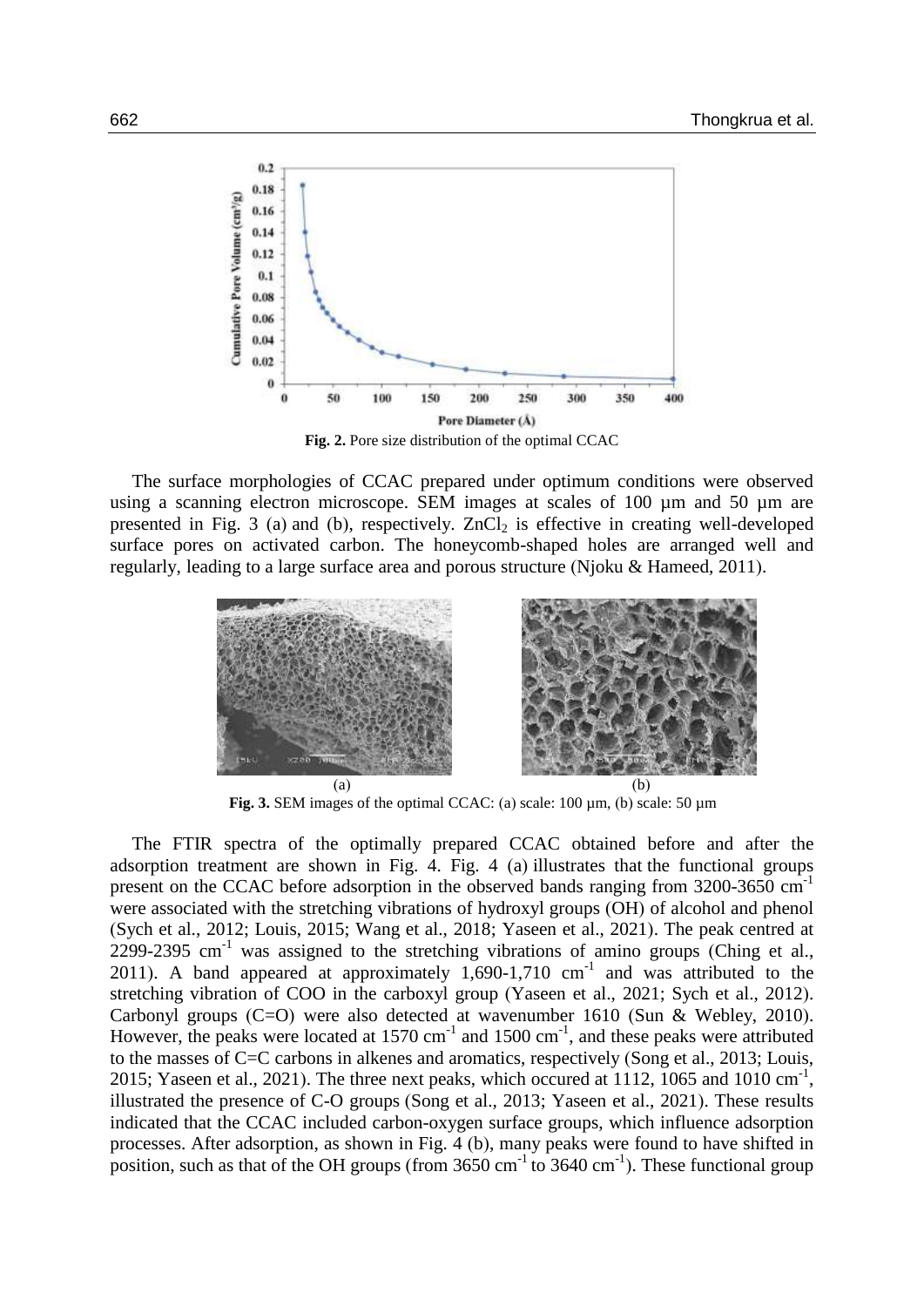changes in the spectrum reveal the possible involvement of functional group interactions via oxygen for binding the pollutants in leachate to the CCAC (Azmi et al., 2015).



**Fig. 4.** FTIR spectra of the optimal CCAC (a) before adsorption and (b) after adsorption

The removal efficiency and adsorption capacity of the colour and COD of biologically pretreated leachate were examined utilizing the best CCAC. A total of 250 ml of wastewater was generated for the investigation with varying CCAC dosages of 2, 4, 6, 8, 10, and 12 g. Fig. 5 shows the increase in the colour and COD removal efficiency with increasing CCAC dosage, indicating the influence of the adsorbent surface area on the adsorption process under the conditions applied herein. With an increasing adsorbent dosage, the surface area of the adsorbent increases, and more adsorption sites become available. The greatest colour and COD removal effectiveness were  $78.1 \pm 0.7\%$  and  $74.4 \pm 0.5\%$ , respectively, and were obtained at the optimum CCAC dosage of 12 g. Previous studies have found similar results (El-sayed et al., 2014; Rattanapan et al., 2017; Duan et al., 2019; Ghosh et al., 2020; Yaseen et al., 2021). In contrast, as demonstrated in Fig. 6, the adsorption capacity trend decreased with an increasing CCAC dosage. The decreasing adsorption density observed as the adsorbent dosage increased could be due to unsaturation sites arising during the adsorption process (Ghani et al., 2017; Ching et al., 2011; Rattanapan et al., 2017; Ghosh et al., 2020). Another factor could be the overlapping or aggregation of adsorption sites, resulting in a reduction in the total adsorbent surface area available to the adsorbate and a lengthening of the diffusion channel. (Ching et al., 2011)



**Fig. 5.** The effect of the CCAC dosage on the removal efficiency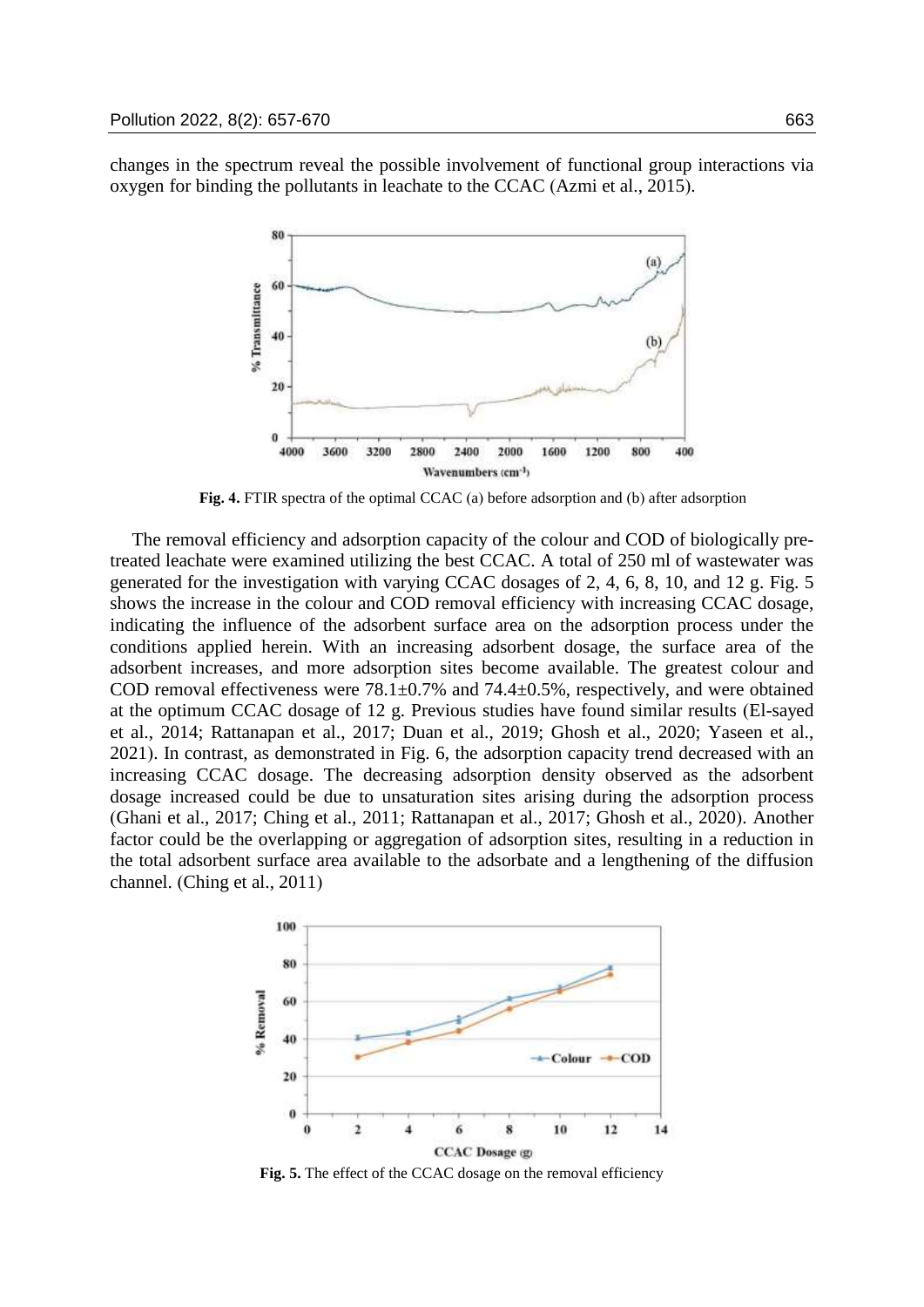

The adsorption treatment was repeated using varied contact times of 5, 10, 20, 40, and 80 min at the optimum CCAC dosage of 12 g. The colour and COD treatments showed similar in removal efficiency and adsorption capacity trends, as shown in Fig. 7 and Fig 8, respectively. In the case of colour removal, adsorption increased rapidly in the first 10 min of contact and then decreased until equilibrium was reached (Njoku & Hameed, 2011; Ching et al., 2011; Elsayed et al., 2014; Buah et al., 2016). Because of the analyte's desorption from the adsorbent, the colour adsorption decreases after 10 min. (Yaseen et al., 2021). The maximun percent removal and adsorption capacity were measured at 10 min, with values of 86±0.5% and  $10\pm0.06$  mg/g, respectively. For the COD treatment, the optimal removal of 74.4 $\pm$ 0.5% and optimal adsorption capacity of  $11.3\pm0.12$  mg/g were achieved at 40 min. The elimination percentage and adsorption capacity were quickly raised from 5 to 20 min and thereafter remained constant. Apparent adsorption equilibrium occurred at 40 min due to active site saturation on the adsorbent surface and slow pore diffusion (Njoku & Hameed, 2011; Rattanapan et al., 2017).



**Fig. 7.** The effect of the contact time on the removal efficiency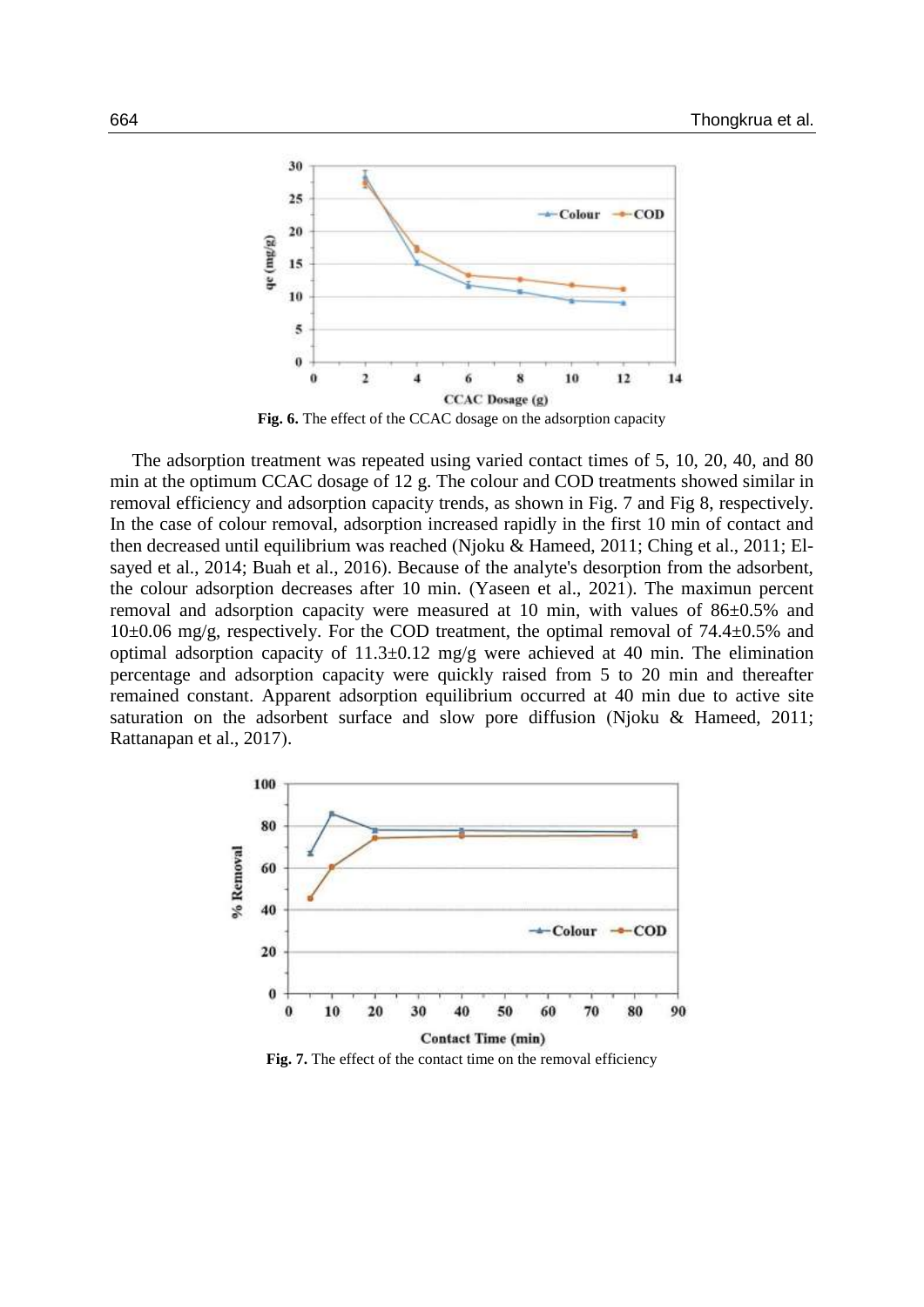

**Fig. 8.** The effect of the contact time on the adsorption capacity

The effects of the initial pH values of the leachate wastewaters on colour and COD adsorption were studied using different pH levels ranging from 2 to 10 at the optimum CCAC dosage of 12 g. The results indicate that increasing the initial pH of wastewater enhances the colour and COD removal, as presented in Fig. 9 and Fig. 10. The optimum pH of 10 provided the highest colour and COD removal efficiencies of  $88.6\pm0.2\%$  and  $83.7\pm0.4\%$ , respectively (Fig. 9). Furthermore, the adsorption capacity of both the colour and COD also obtained similar percent removal trends with maximum of  $10.3\pm0.02$  mg/g and  $12.6\pm0.05$  mg/g, respectively (Fig. 10). The same behaviour has been observed by other researchers (Ching et al., 2011; El-sayed et al., 2014; Yaseen et al., 2021). The  $pH<sub>pzc</sub>$  value is determined by the combined action of all the functional groups of activated carbon. The surface charge of CCAC is neutral at a pH<sub>pzc</sub> value of 6.2. At pH values below pH<sub>pzc</sub>, the CCAC surface is positively charged, while at pH values above  $pH_{pzc}$ , the surface is negatively charged. (Elsayed et al., 2014). At an increased initial pH, the CCAC has a greater adsorption potential for colour and COD adsorption. This can be explained by the attraction force at the surface between positive sites of various components that are cationic of the colour and COD in leachate, such as lignin, humic acid, fulvic acid, and dissolved organic compounds (Ghani et al., 2017), and the anionic sites of the activated carbon. In addition, pollutants in leachate with positive charges can also react with and adhere to functional groups such as hydroxyl and carbonyl groups on adsorption surfaces (Ching et al., 2011). Furthermore, a simultaneous chemical reaction has been observed between organic constituents in solution and functional groups on the adsorbent surface (Ghani et al., 2017).



**Fig. 9.** The effect of the initial pH on the removal efficiency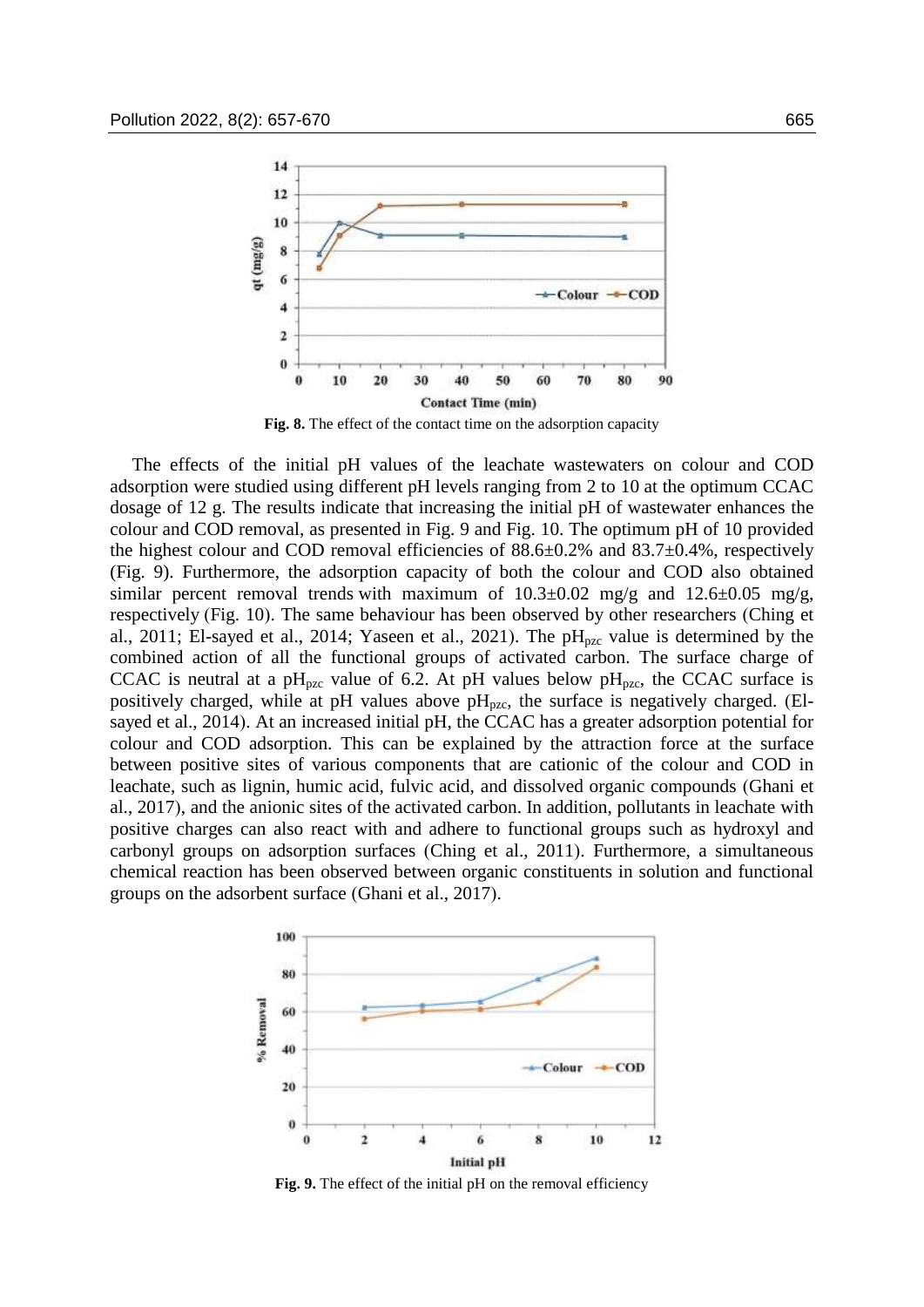

**Fig. 10.** The effect of the initial pH on the adsorption capacity

The adsorption kinetics of colour and COD onto CCAC were predicted by pseudo-firstorder kinetic model, pseudo-second-order kinetic model and intraparticle diffusion model. The linear plot for pseudo-first-order, pseudo-second-order and intraparticle diffusion equation are shown in Fig. 11, Fig. 12 and Fig. 13, respectively. The parameters obtained from these models are presented in Table. 3. It was observed that the intraparticle plot does not pass through the origin which indicate that intraparticle diffusion is not the sole process involved in adsorption (Fig. 13). Both colour and COD adsorption fitted very well with pseudo-second-order kinetic model with  $R^2$  values close to unity. In addition, the experimental  $q_e$  values were closer to the  $q_e$  values to the pseudo-second-order kinetic model. Overall, it implied that the adsorption of colour and COD onto CCAC were a chemisorption process involving valence force through sharing or exchange of electrons between adsorbate and adsorbent species (Aziz et al, 2011; Nethaji et al., 2013; Yaseen et al., 2021).



**Fig. 11.** Pseudo-first-order kinetic model for colour and COD adsorption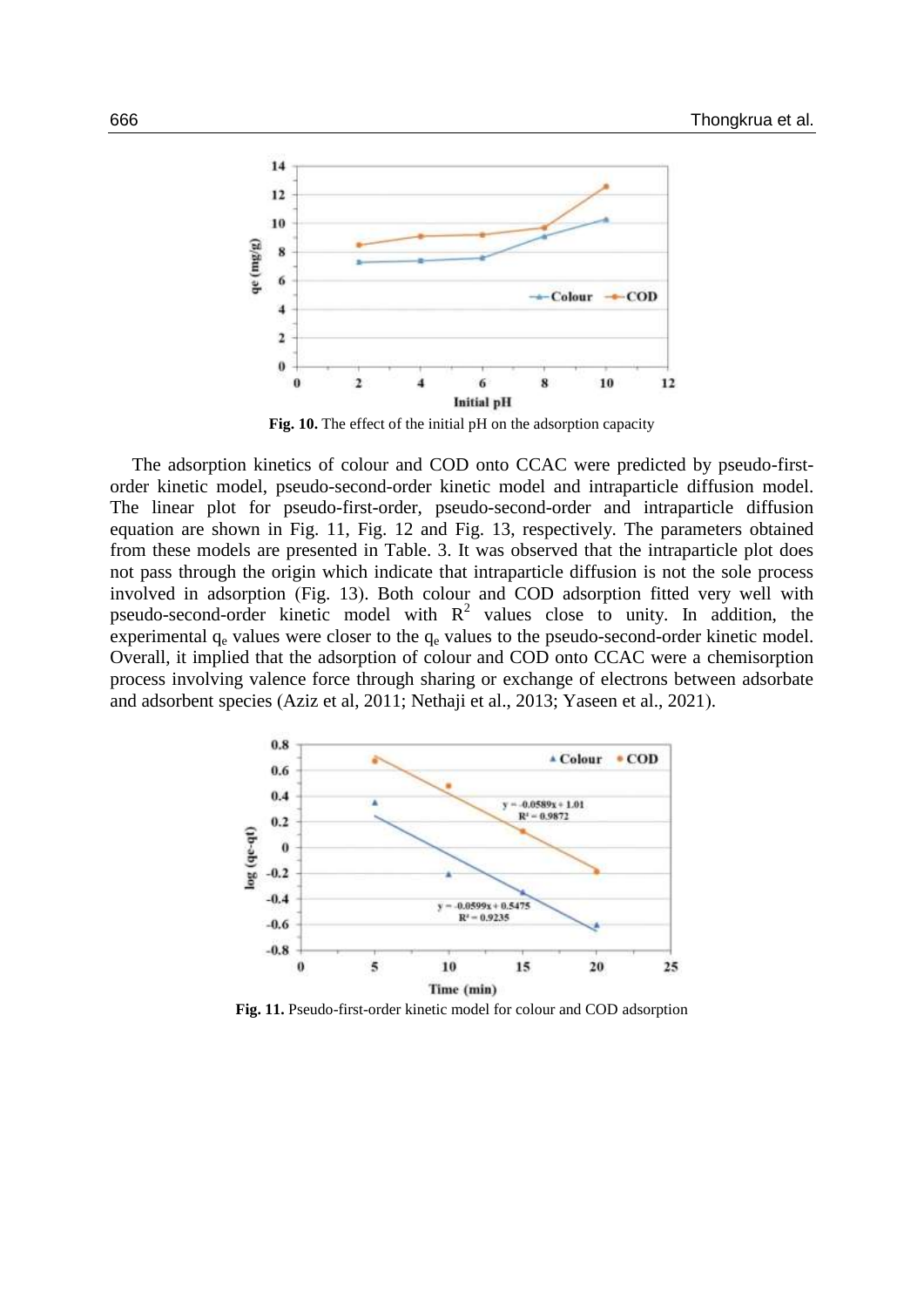

**Fig. 12.** Pseudo-second-order kinetic model for colour and COD adsorption



**Fig. 13.** Intraparticle diffusion model for colour and COD adsorption

| <b>Adsorbates</b> | Pseudo-first-order<br>kinetic      |                                |                | Pseudo-second-order kinetic        |                              | Intraparticle diffusion model |                                  |        |                |
|-------------------|------------------------------------|--------------------------------|----------------|------------------------------------|------------------------------|-------------------------------|----------------------------------|--------|----------------|
|                   | <b>q</b> <sub>ecal</sub><br>(mg/g) | $\mathbf{k}_1$<br>$(min^{-1})$ | $\mathbb{R}^2$ | <b>G</b> <sub>ecal</sub><br>(mg/g) | $\mathbf{k}_2$<br>(g/mg.min) | $\mathbb{R}^2$                | K,<br>(mg/g.min <sup>1/2</sup> ) | (mg/g) | $\mathbb{R}^2$ |
| Colour            | 3.53                               | በ 1379                         | 0.9235         | 10.92                              | 0.2446                       | 0.9988                        | 0.8657                           | 6.49   | 0.8290         |
| COD               | 10.23                              | በ 1356                         | 0.9872         | 14.68                              | 0.1196                       | 0.9954                        | .8964                            | 3.61   | 0.9889         |

**Table 3.** Kinetic model parameters for colour and COD adsorption onto CCAC

## **CONCLUSION**

The physicochemical process of obtained CCAC by chemical activation was used to investigate the removal percentage and adsorption capacity of colour and COD of biologically pre-treated leachate. The optimized production condition of the CCAC provided a maximum BET surface area, total pore volume and average pore width of 912.47  $\text{m}^2/\text{g}$ , 0.52 cm<sup>3</sup>/g and 22.61 Å, respectively. SEM images indicated that  $ZnCl<sub>2</sub>$  was effective in creating welldeveloped pores on the surface of the activated carbon. The FTIR spectra of the CCAC before adsorption illustrated that the CCAC included carbon-oxygen surface groups, which influenced the adsorption processes. Changes in the positions of functional groups after adsorption revealed the possible involvement of functional group interactions via oxygen for the binding of pollutants in the leachate to the CCAC. At the optimum CCAC dosage of 12 g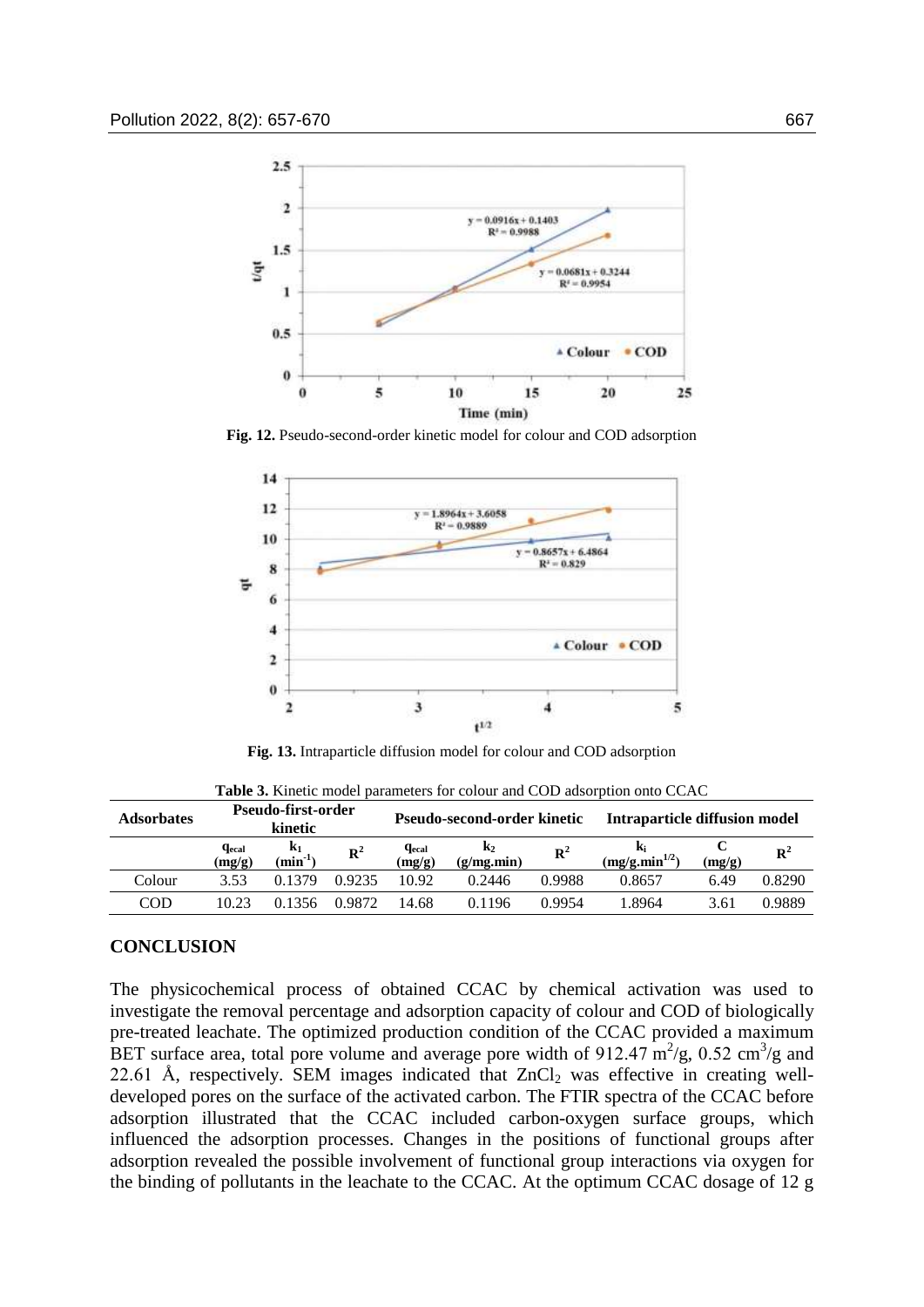and contact time of 40 min with an initial pH value of 10, The greatest colour and COD removal efficiency were 88.6±0.2% and 83.7±0.4%, respectively. Whereas, the maximum adsorption capacities of the colour and COD were  $10.3\pm0.02$  mg/g and  $12.6\pm0.05$  mg/g, respectively. The kinetics of colour and COD adsorption onto the CCAC followed the pseudo-second-order kinetic model. The CCAC is an effective adsorbent for removing colour and COD in biologically pre-treated leachate.

## **ACKNOWLEDGEMENT**

The authors are grateful to the School of Energy and Environment, University of Phayao.

## **GRANT SUPPORT DETAILS**

The present research was financially supported by the University of Phayao.

#### **CONFLICT OF INTEREST**

The authors declare that there is not any conflict of interests regarding the publication of this manuscript. In addition, the ethical issues, including plagiarism, informed consent, misconduct, data fabrication and/ or falsification, double publication and/or submission, and redundancy has been completely observed by the authors.

## **LIFE SCIENCE REPORTING**

No life science threat was practiced in this research.

#### **REFERENCES**

- APHA, AWWA, and WEF. 2017. Standard methods for the examination of water and wastewater. 23nd ed. (Washington, DC: APHA)
- Armonio, J. V. M., Caragdag, I. J., Escorpizo, J. A., Miranda, K. M., Raymundo, A. J. and Roque, E. (2019). Production of activated carbon from corn cobs and mango kernels via  $H_3PO_4$  activation and mediated hydrothermal treatment. MATEC Web Conf., 268; 1-3.
- Aziz, H. A., Hin, L. T., Adlan, M. N., Zahari, M. S., Alias, S., Abufoul, A. A. M., Selamat, R. S., Bashir, M. J. K., Yusoff, M. S. and Umar, M. (2011). Removal of high-strength colour from semi-aerobic stabilized landfill leachate via adsorption on limestone and activated carbon mixture. Res.J.Chem.Sci., 1(6); 1-7.
- Azmi, N. B., Bashir, M. J. K., Sethupathi, S., Wei, L. J. and Aun, N. C. (2015). Stabilized landfill leachate treatment by sugarcane bagasse derived activated carbon for removal of color, COD and NH3-N–Optimization of preparation conditions by RSM. J. Environ. Chem. Eng., 3; 1287-1294.
- Bagheri, N. and Abedi, J. (2011). Adsorption of methane on corn cobs based activated carbon. Chem. Eng. Res. Des., 89; 2038-2043.
- Biswas, B., Pandey, N., Bisht, Y., Singh, R., Kumar, J. and Bhaskar, T. (2017). Pyrolysis of agricultural biomass residues: comparative study of corn cob, wheat straw, rice straw and rice husk. Bioresour. Technol., 237; 57-63.
- Buah, W., MacCarthy, J. and Ndur, S. (2016). Conversion of corn cobs waste into activated carbons for adsorption of heavy metals from minerals processing wastewater. IJEPP, 4(4); 98-103.
- Ching, S. L., Yusoff, M. S., Aziz, H. A. and Umar, M. (2011). Influence of impregnation ratio on coffee ground activated carbon as landfill leachate adsorbent for removal of total iron and orthophosphate. Desalination, 279; 225-234.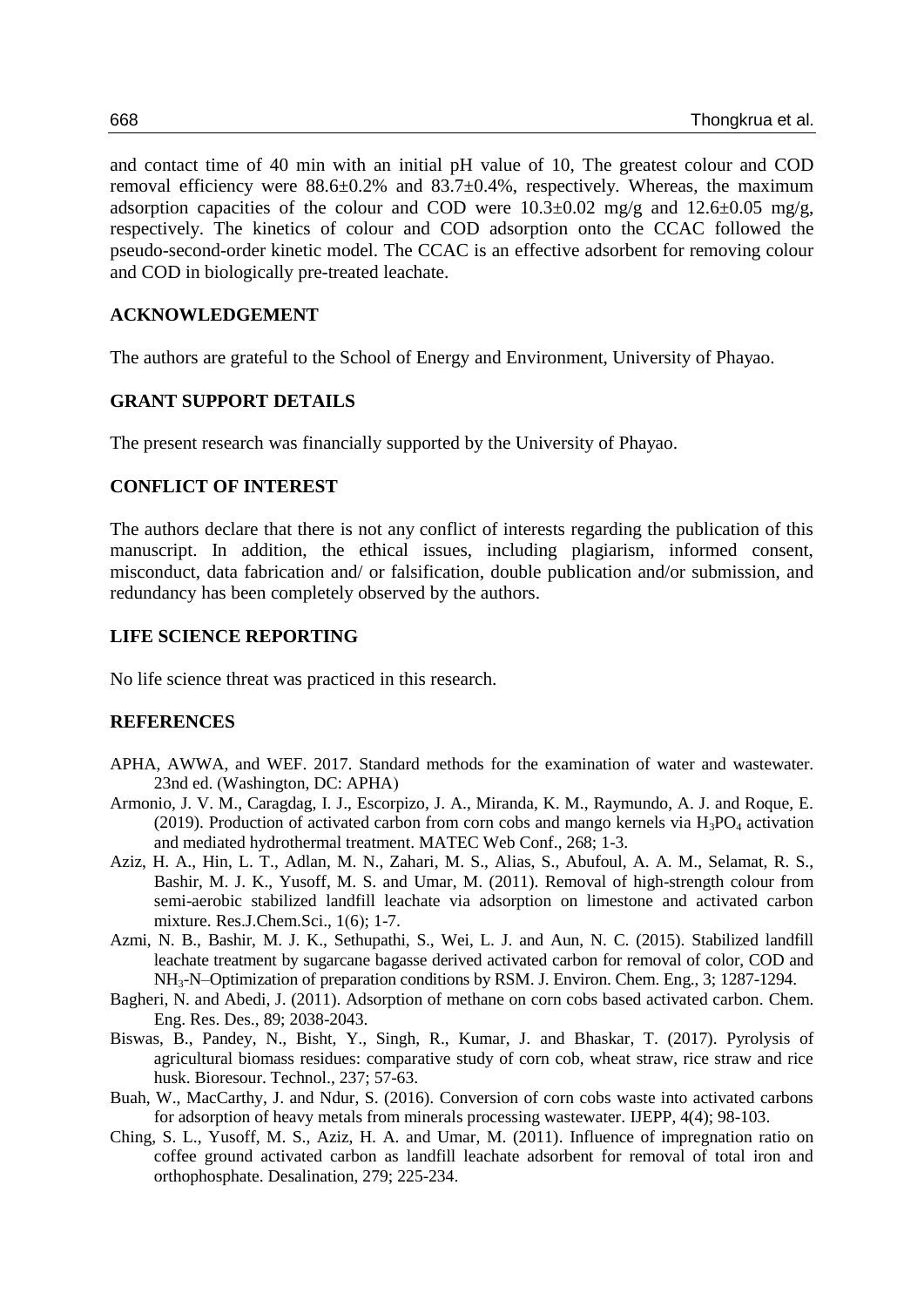- Christica, I. S., Muchlisyam and Julia, R. (2018). Activated carbon utilization from corn cob (*Zea mays*) as a heavy metal adsorbent in industrial waste. AJPRD, 6(5); 1-4.
- Duan, X.-L., Yuan, C.-G., Jing, T.-T. and Yuan, X.-D. (2019). Removal of elemental mercury using large surface area micro-porous corn cob activated carbon by zinc chloride activation. Fuel, 239; 830-840.
- El-Sayed, G. O., Yehia, M. M. and Asaad, A. A. (2 0 1 4). Assessment of activated carbon prepared from corncob by chemical activation with phosphoric acid. Water Resour. Ind., 7-8; 66-75.
- Erabee, I. K., Ahsan, A., Jose, B., Aziz, M. M. A., Ng, A. W. M., Idrus, S. and Daud, N. N. N. (2018). Adsorptive treatment of landfill leachate using activated carbon modified with three different methods. KSCE J. Civ. Eng., 22(4); 1083-1095.
- Ghani, Z. A., Yusoff, M. S., Zaman, N. Q., Zamri, M. F. M. A. and Andas, J. (2017). Optimization of preparation conditions for activated carbon from banana pseudo-stem using response surface methodology on removal of color and COD from landfill leachate. Waste Manage., 62; 177-187.
- Ghosh, G. C., Chakraborty, T. K., Zaman, S., Nahar, M. N. and Kabir, A. H. M. E. (2020). Removal of methyl orange dye from aqueous solution by a low-cost activated carbon prepared from Mahagoni (*Swietenia mahagoni*) bark. Pollution, 6(1); 171-184.
- Hassan, M., Pous, N., Xie, B., Colprim, J., Balaguer, M. D. and Puig, S. (2017). Employing microbial electrochemical technology-driven electro-fenton oxidation for the removal of recalcitrant organics from sanitary landfill leachate. Bioresour. Technol., 243; 949-956.
- International Union of Pure and Applied Chemistry (IUPAC). (1972). Manual of symbols and terminology for physicochemical quantities and units, Appendix II: definitions, terminology and symbols in colloid and surface chemistry. Pure Appl. Chem., 31; 578-638.
- Kaźmierczak, J., Nowicki, P. and Pietrzak, R. (2013). Sorption properties of activated carbons obtained from corn cobs by chemical and physical activation. Adsorption, 19; 273-281.
- Kumar, A. and Jena, H. M. (2015). High surface area microporous activated carbons prepared from Fox nut (*Euryale ferox*) shell by zinc chloride activation. Appl. Surf. Sci., 356; 753-761.
- Louis, N. S. M. (2015). Activated carbon from corn cob for treating dye waste water. Environ Sci Ind J., 10(3); 88-95.
- Milenković, D. D., Bojić, A. L. and Veljković, V. B. (2013). Ultrasound-assisted adsorption of 4 dodecylbenzene sulfonate from aqueous solutions by corn cob activated carbon. Ultrason. Sonochem., 20(3); 955-962.
- Montero, A. A. G., Serrano, E. V. P. and Montiel, J. I. P. (2019). Sanitary landfill leachate treatment with double chamber anaerobic reactor in series with constructed wetland. Environ. Process., 6; 695-712.
- Naveen, B. P. and Malik, R. K. (2019). Assessment of contamination potential of leachate from municipal solid waste landfill sites for metropolitan cities in India. Pollution, 5(2); 313-322.
- Nethaji, S., Sivasamy, A. and Mandal, A.B. (2013). Preparation and characterization of corn cob activated carbon coated with nano-sized magnetite particles for the removal of Cr(VI). Bioresour. Technol., 134; 94-100.
- Njoku, V. O. and Hameed, B. H. (2011). Preparation and characterization of activated carbon from corncob by chemical activation with  $H_3PO_4$  for 2,4-dichlorophenoxyacetic acid adsorption. Chem. Eng. J., 173; 391-399.
- Ramli, S. F., Aziz, H. A., Omar, F. M., Yusoff, M.S., Halim, H., Kamaruddin, M. A., Ariffin, K. S. and Hung, Y.-T. (2021). Reduction of COD and highly coloured mature landfill leachate by tin tetrachloride with rubber seed and polyacrylamide. Water, 13; 1-18.
- Rattanapan, S., Srikram, J. and Kongsune, P. (2017). Adsorption of methyl orange on coffee grounds activated carbon. Energy Procedia, 138; 949-954.
- Salem, Z. B., Capelli. N., Grisey. E., Baurand, P. E., Ayadi, H. and Aleya, L. (2014). First evidence of fish genotoxicity induced by heavy metals from landfill leachates:The advantage of using the RAPD-PCR technique. Ecotoxicol. Environ. Saf., 101; 90-96.
- Shehzad, A., Bashir, M. J. K., Sethupathi S and Lim J.-W. (2015). An overview of heavily polluted landfill leachate treatment using food waste as an alternative and renewable source of activated carbon. Process Saf. Environ. Prot., 98; 309-318.